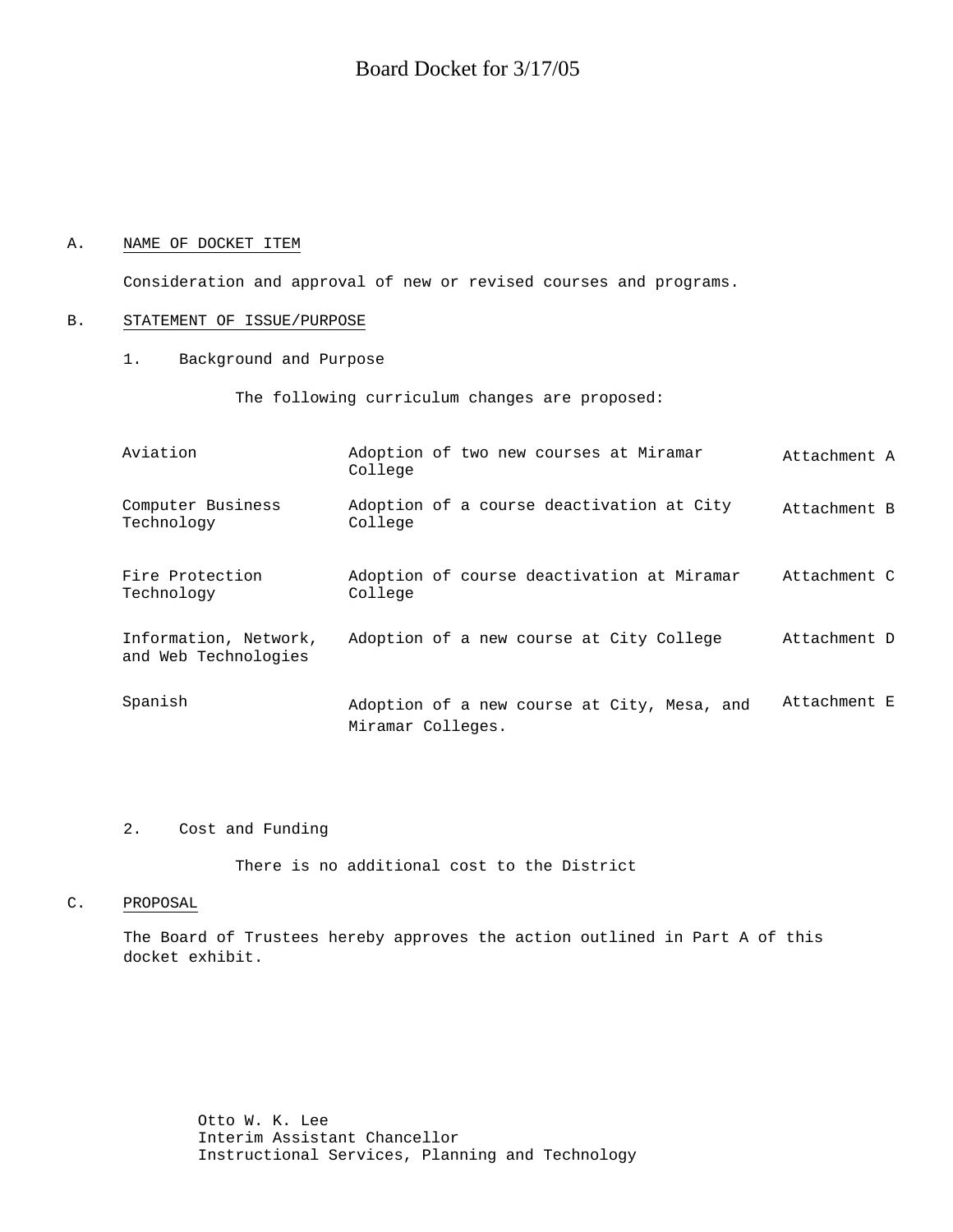Adoption of two new courses at Miramar College.

Proposed new courses at Miramar:

#### **128 Group Dynamics: Teams Under Stress 3 hours lecture, 0 hours lab, 3 units Grade Only**

*Advisory*: English 51 and 56, each with a grade of "C" or better, or equivalent, or Assessment Skill Levels W5 and R5.

This course introduces students to the fundamentals of Crew Resource Management (CRM), an essential philosophy for professional careers in aviation today. CRM is an error management strategy, applied in a wide array of high-risk industries, designed for technical teams operating in high-stress environments. In this course, students become familiar with CRM processes as a way to expose and manage team errors as they shape authority relations in a dynamic context thereby honing skills of observation, analytic problem solving and critical thinking. (FT) Associate Degree Credit & transfer to CSU and/or private colleges and universities.

### **133 Human Factors in Aviation 3 hours lecture, 0 hours lab, 3 units Grade Only**

*Advisory*: English 51 and 56, each with a grade of "C" or better, or equivalent, or Assessment Skill Levels W5 and R5.

Research shows that more than 70% of aviation accidents are caused by human failures- miscommunication or misinterpretation by people during critical phases of flight. This course provides an overview of the aeromedical, physiological, psychological, and group dynamics that can lead to these human failures. To better understand these pressures, small groups of students analyze case studies of selected aircraft accidents and incidents and present their findings for large group discussion. (FT) Associate Degree Credit & transfer to CSU and/or private colleges and universities.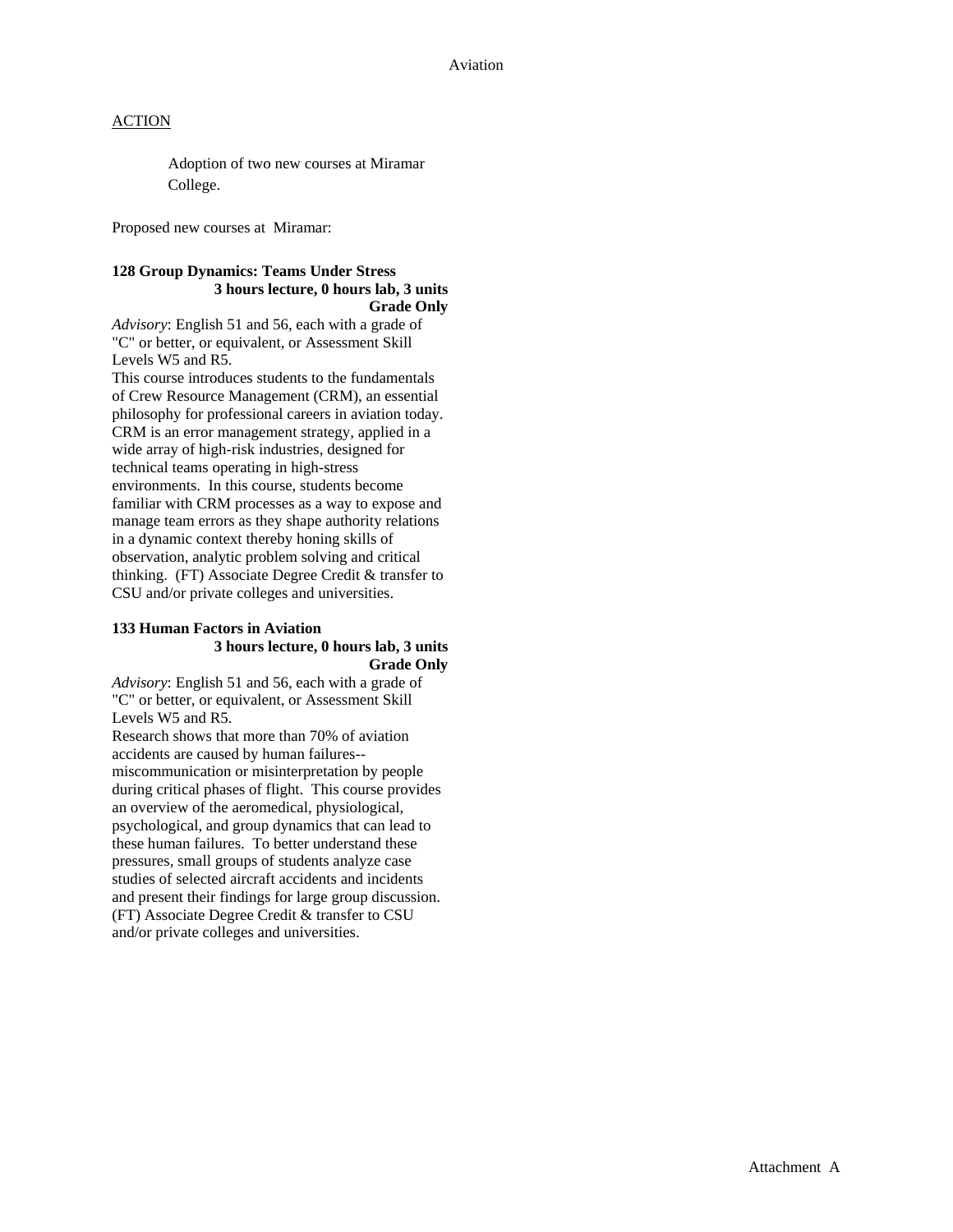Adoption of a course deactivation at City College.

Proposed deactivated course at City:

# **113 Introduction to Windows NT .75 hours lecture,.75 lab hours, 1 unit**

**Grade Only** *Advisory:* English 51 and 56, each with a grade of "C" or better, or equivalent, or Assessment Skill Levels W5 and R5; and Computer Business Technology 103 with a grade of "C" or better, or equivalent.

This course is designed for students who plan to work in a computer-related field. This course presents the basic features of Microsoft Windows NT Workstation, including navigation and file management skills. No previous experience with Windows NT Workstation is required. This course, or sections of this course, may be offered through distance education. (FT) Associate Degree Credit & transfer to CSU and/or private colleges and universities.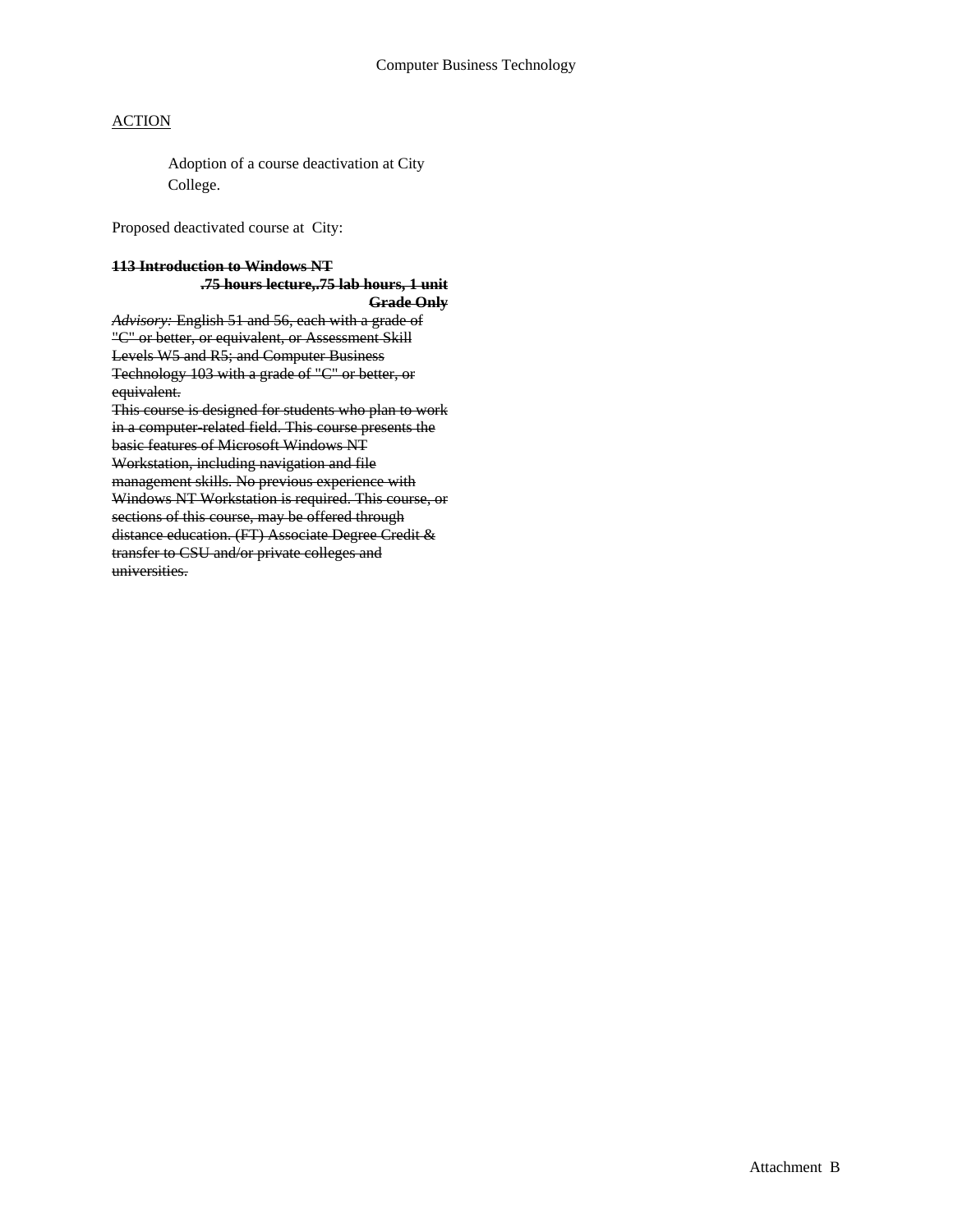Adoption of a course deactivation at Miramar College.

Proposed deactivated course at Miramar:

### **161 Inflatable Rescue Boat Operations 16 hours lecture (total), 24 hours lab (total), 1.5 units Grade Only**

*Prerequisite*: Fire Protection Technology 160, Introduction to Open Water Lifeguarding, with a grade of "C" or better, or equivalent. *Limitation on Enrollment*: To be eligible for this class, students must pass a San Diego City Lifeguard Service swim test, 500 meter swim in ten (10) minutes or less, and be employed as an ocean lifeguard or have a need to operate an IRB in the surf. This is a 40-hour introductory level course involving lecture and manipulative training for open water lifeguards aspiring to learn about the Inflatable Rescue Boat (IRB). Subject matter ranges from classroom material such as the history of the IRB and basic terminology to hands-on skills required to crew and operate the IRB. Students will be required to participate in drills involving surf rescue applications of the IRB. (FT) Associate Degree Credit only and not Transferable.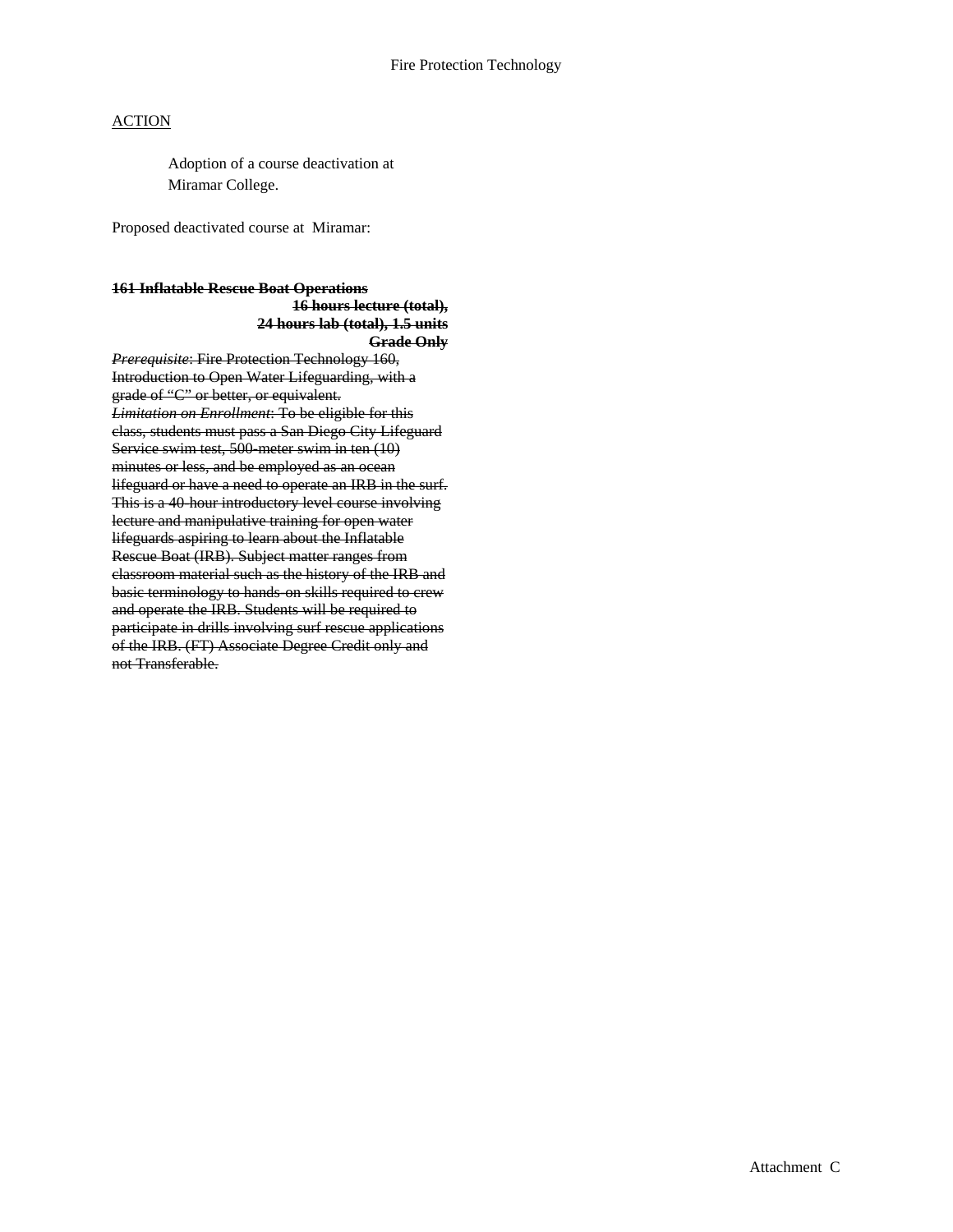Adoption of a new course at City College.

Proposed new course at City:

## **140 Security + Certification Training 2 hours lecture, 3 hours lab, 3 units Letter Grade or Credit/No Credit Option**

*Advisory*: CISC 130 or ELDT 229 or MSFT 050, each with a grade of "C" or better, or equivalent. This course provides students with the knowledge and skills needed to plan, implement, and monitor network security policies, procedures, and technologies in any type of network environment. Students learn general security concepts, communications security, infrastructure security, basic principles of cryptography, and operations and organizational security factors affecting network environments. This course prepares students for the Security + exam. (FT) Associate Degree Credit & transfer to CSU and/or private colleges and universities.